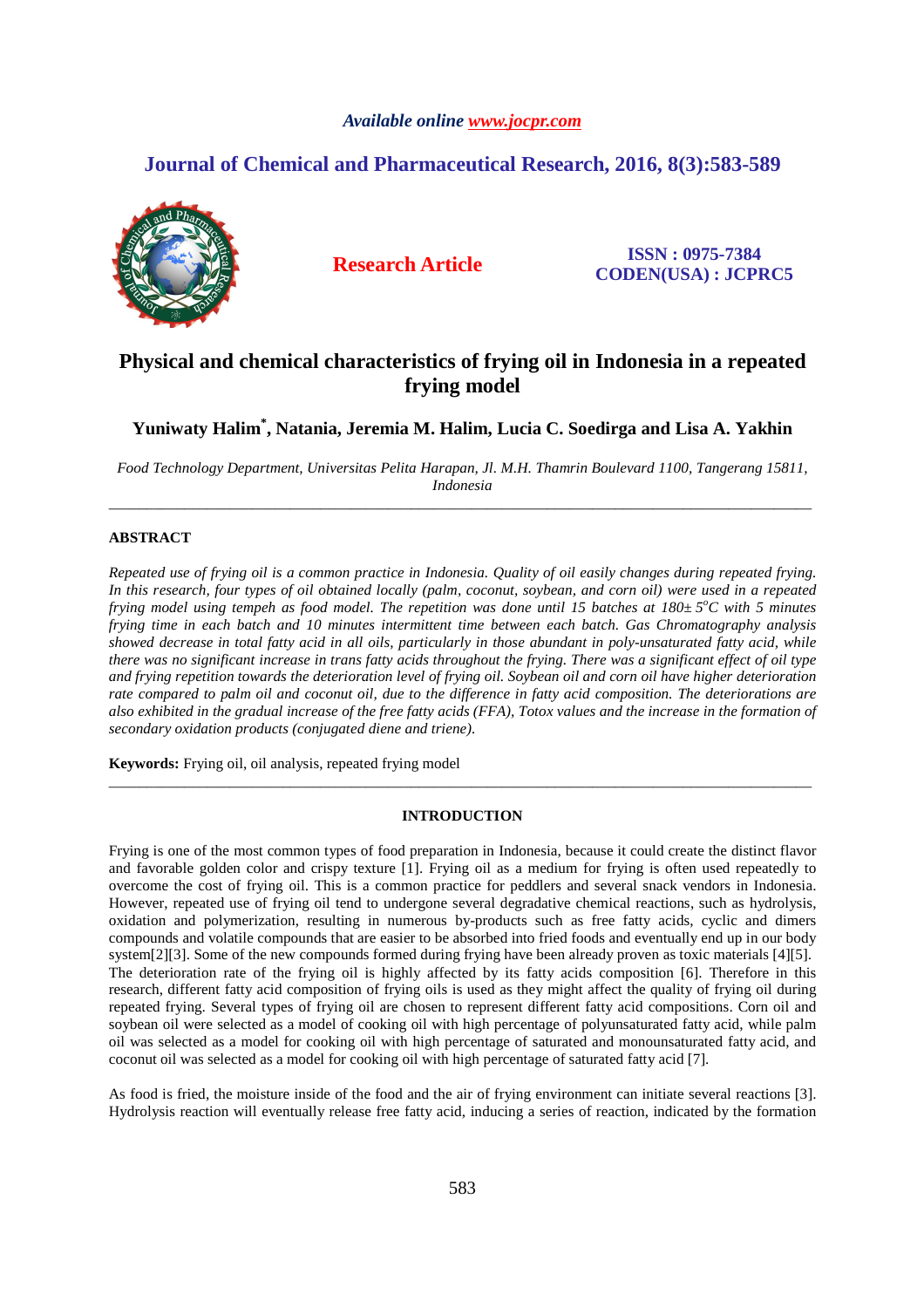of rancid flavor. Tempeh, an original Indonesian food, was selected due to its high water content which might further induce the degradation of cooking oil during heating [8][9].

\_\_\_\_\_\_\_\_\_\_\_\_\_\_\_\_\_\_\_\_\_\_\_\_\_\_\_\_\_\_\_\_\_\_\_\_\_\_\_\_\_\_\_\_\_\_\_\_\_\_\_\_\_\_\_\_\_\_\_\_\_\_\_\_\_\_\_\_\_\_\_\_\_\_\_\_\_\_

This research is aimed to study the changes in physical and chemical characteristics of oil during the repeated frying process. Chemical properties of frying oil will be examined through several parameters such as peroxide value,*p*anisidine value, free fatty acid value, conjugated diene and triene, and their changes in fatty acid composition. Meanwhile physical analysis toward oil color was also examined to study the color change during repeated frying.

# **EXPERIMENTAL SECTION**

### **Procedure of Repeated Frying**

The repeated frying procedure was based on [10]with modification. Four types of cooking oils (coconut oil, corn oil, soybean oil and palm oil) and cooking oil from  $1^{st}$ ,  $5^{th}$ ,  $10^{th}$  and  $15^{th}$  cycle of frying were taken as samples for quality analysis. As a food model, one of the most common frying foods in Indonesia (tempeh) was used. Fresh tempeh was bought on the same day of frying and cut with the dimension of 3 cm x 8 cm x 5 mm. Electronic deep fat fryer (Restomart 2890) with a capacity of 4 L is used. Fresh oil was loaded into the fryer and heated to  $180 \pm 5$  °C before frying. Each batch of tempeh was fried for 5 min. A medium load 1:20 (kg/L) ratio of food to oil was applied. There were a total of 15 batches for frying with intermittent time between each batch was 10 minutes. There is no replenishment of fresh oil during the 15 batches; therefore the amount of tempeh added for each batch was determined first by measuring the amount of oil left after each frying batch

# **Peroxide Value Analysis (IUPAC no. 2501) [11]**

Peroxide value was determined using a redox titrimetric reaction. About 5 grams of oil samples were mixed with 30 ml solvent (acetic acid: chloroform =3:2). About 0.5 ml of saturated potassium iodide (KI) solution was also added and the mixture was shaken for 1 minute. After 1 minute, 30 ml of distilled water was added. The mixture was then titrated using  $0.01N$  Na<sub>2</sub>S<sub>2</sub>O<sub>3</sub> solution until the color changes to light yellow. About 0.5 ml of 1% starch indicator was added until the solution changed to blue color. Titration was continued while shaking the flask vigorously until blue color disappeared. Titration was also performed for blank solution. Peroxide value can be calculated by using the formula:

$$
Peroxide value = \frac{(B - S)x N x 1000}{w}
$$

Where:

Peroxide Value  $(PV) = mEq$  peroxide per kg of sample

 $B =$  volume of titrant (ml) for blank  $S =$  volume of titrant (ml) for sample

 $N = Na<sub>2</sub>S<sub>2</sub>O<sub>3</sub>$  molarity (mEq/ml)

 $1000 =$  conversions of unit (g/kg)

 $W =$  sample weight (g)

# **Acid Value Analysis (IUPAC no 2.201) [11]**

Acid value represents the amount of KOH (mg) required to neutralize free acid in 1 g fat/oil. About 20 grams of oil samples was dissolved in 50 ml of solvent mixture (95% ethanol: diethyl ether = 1:1). About 0.2 ml of phenolphthalein solution and the mixture was titrated (with shaking) using 0.1 N potassium hydroxide solution in ethanol. The titration was carried out until pink color persisting for at least 10 seconds was formed. Acid value is then calculated based on formula:

Acid value = ml KOH x N KOH x 56.1 g/sample

# **Conjugated diene-triene analysis**

1% solution of oil samples was made and diluted (or concentrated when necessary) with isooctane solvent to obtain an absorbance value between 0.1 and 0.8. The absorbance at 232 nm (for conjugated dienehydroperoxides) and 270 nm (for conjugated trienes) were measured with an UV spectrophotometer. Pure solvent was used as a blank.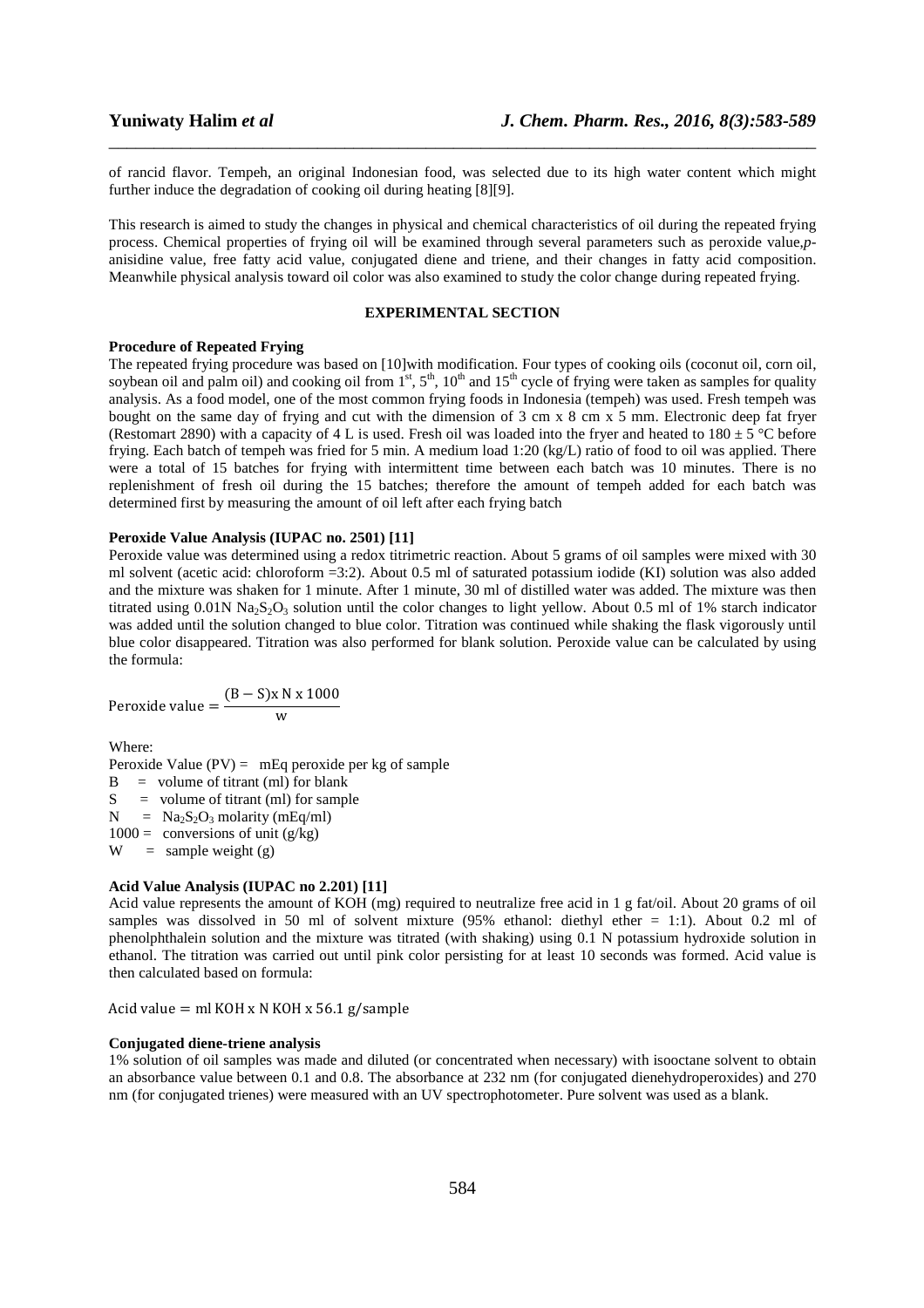### *p***-anisidine value analysis (IUPAC no. 2.504) [11]**

*p*-anisidine value was determined using spectrophotometric method. About 0.5-0.7 gram of the oil samples were weighed into 25 ml volumetric flask and then diluted to volume with isooctane. The absorbance of the resulting solutions was measured at 350 nm using isooctane as the reagent blank. Each 5 ml of the solution and 5 ml of isooctane was mixed with 1 ml *p-*anisidine solution. The absorbance of both solutions at 350 nm was read with the isooctane as blank. The value can be calculated by using the formula:

\_\_\_\_\_\_\_\_\_\_\_\_\_\_\_\_\_\_\_\_\_\_\_\_\_\_\_\_\_\_\_\_\_\_\_\_\_\_\_\_\_\_\_\_\_\_\_\_\_\_\_\_\_\_\_\_\_\_\_\_\_\_\_\_\_\_\_\_\_\_\_\_\_\_\_\_\_\_

$$
p - AV \frac{100QV}{m} [1,2(A_1 - A_2 - A_0)]
$$

Where:

V= volume in which the test sample is dissolved, in milliliters  $(V=25 \text{ ml})$  $M =$  mass of the test portion, in grams Q = sample content of the measured solution based on which the *p-*anisidine value is expressed, in grams per milliliter (Q 0.01 g/ml)  $A_0$  = absorbance of the unreacted test solution  $A_1$  = the absorbance of the reacted solution  $A_2$  = the absorbance of the blank

### **Totox value [12]**

Totox value indicates the total oxidation of a sample using both the peroxide and *p-*anisidine values. Totox value can be calculated by using the formula:  $TV = (2 \times PV) + AV$ .

## **Color Measurement**

Chromameter (Konica Minolta) was used to measure oil color. About 20 ml of oil samples were placed in disposable Petri plate and the chromameter lamp was projected to the sample two times in three different spots. Before the color of oil samples was measured, calibration process was done by using chromametric calibration plate. From the measurement displayed  $(L^*, a^*, b^*)$ , <sup>o</sup>Hue value and Yellowness Index (YI) were calculated.

<sup>o</sup>Hue value [13] can be calculated using the formula:  $\partial hue = \int \tan^{-1} \frac{b^*}{a^*}$  $\frac{\frac{b}{a^*}}{2\pi}$  360, while YI [14] can be calculated using formula:  $YI = 142.86 \frac{b}{L*}$ 

### **Statistical Analysis**

The statistical analysis was performed using SPSS version 16.0. The factors that were used in this research were types of frying oil (palm oil, corn oil, soybean oil and coconut oil) and frying repetition. The results were analyzed using ANOVA and for the Post hoc test, Duncan test was used. All results were determined at  $p = 0.05$ .

### **RESULTS AND DISCUSSION**

During repeated frying, triglycerides in the oil will undergo a series of chemical reactions, namely hydrolysis, oxidation, isomerization and polymerization, caused by exposure toward high temperature and the absorption of oxygen and water from food. The steam released during food frying will initiate the chemical reaction in oil degradation. Water, as a weak nucleophile, will attack the ester linkage in triacylglycerol producing combination compounds of di- and monoacylglycerols, glycerol, and free fatty acids [15], which is shown in the GC results (Table 1). There is a significant decrease in fatty acid composition of all the cooking oils, with the exception of coconut oil composition.

All cooking oils after repeated frying showed a decrease in the poly-unsaturated fatty acid content and a slight increase in the elaidic acid content, a *trans* monounsaturated fatty acids. *Trans* fatty acid is usually formed as a result of partial hydrogenation of vegetable oils [16]. This partial hydrogenation process produces a mixture of positional and geometrical isomers (*cis* and *trans*) [16]. In this research, the formation of *trans* fatty acids was recorded during an intense heat treatment which in accordance with previous study. Hydrolysis might also contribute to the isomerization of the double bonds in unsaturated fatty acids in frying oils which resulting in the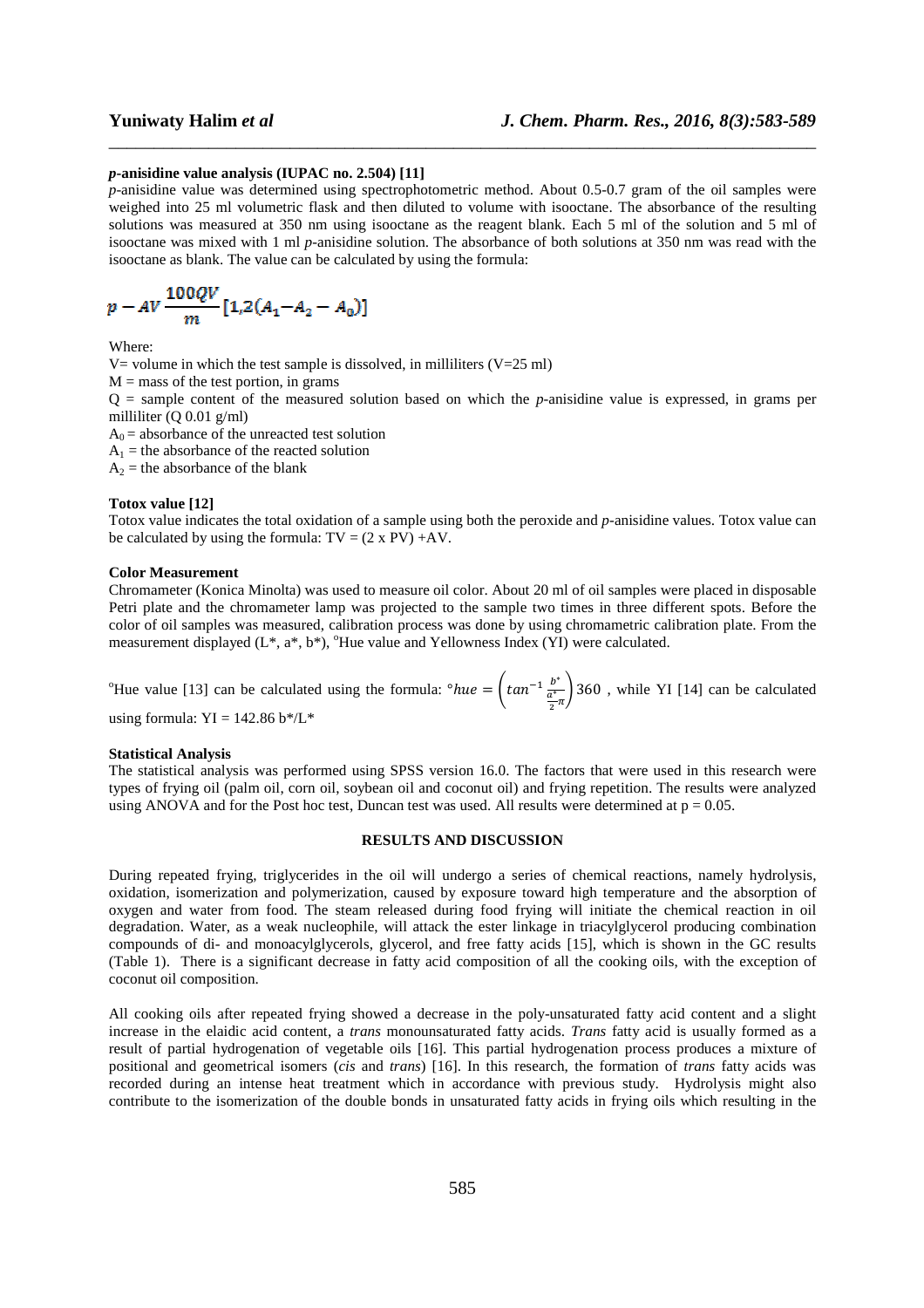increase of *trans* fatty acids [17]. A small increase in *trans* fatty acid amount was found after four hours of heating, although these results suggest that in those period of frying, heat has little impact on trans fatty acid increment [16].

\_\_\_\_\_\_\_\_\_\_\_\_\_\_\_\_\_\_\_\_\_\_\_\_\_\_\_\_\_\_\_\_\_\_\_\_\_\_\_\_\_\_\_\_\_\_\_\_\_\_\_\_\_\_\_\_\_\_\_\_\_\_\_\_\_\_\_\_\_\_\_\_\_\_\_\_\_\_

|                               | Palm $(\% w/w)$ |       | Corn $(\%w/w)$ |       | Soybean $(\%w/w)$ |       | Coconut $(\%w/w)$ |       |
|-------------------------------|-----------------|-------|----------------|-------|-------------------|-------|-------------------|-------|
| Component                     | Before          | After | Before         | After | <b>Before</b>     | After | Before            | After |
| <b>Total Fatty Acid</b>       | 84.15           | 77.59 | 84.89          | 76.00 | 91.16             | 83.02 | 79.84             | 78.22 |
| <b>Saturated Fatty Acid</b>   |                 |       |                |       |                   |       |                   |       |
| - Short Chain                 | 1.03            | 0.97  | 0.06           | 0.03  | 0.11              | 0.27  | 64.80             | 63.42 |
| - Long Chain                  | 35.51           | 33.00 | 11.54          | 10.05 | 13.15             | 16.13 | 9.04              | 9.00  |
| <b>Unsaturated Fatty Acid</b> |                 |       |                |       |                   |       |                   |       |
| Monounsaturated               | 37.70           | 34.80 | 22.91          | 22.81 | 18.54             | 21.16 | 4.77              | 4.66  |
| - Elaidic Acid, C18:1         | 0.06            | 0.07  | 0.03           | 0.04  | 0.03              | 0.04  | 0.05              | 0.07  |
| Polyunsaturated               | 9.91            | 8.82  | 50.39          | 43.11 | 49.33             | 45.43 | 1.23              | 1.15  |
| - Linoleic Acid, C18:2        | 9.69            | 8.63  | 49.58          | 42.25 | 44.27             | 40.94 | 1.23              | 1.13  |

**Table 1 Fatty acid composition of cooking oil before and after 15th cycle of repeated frying** 

The formation of free fatty acid compounds upon repeated frying, were also observed in the increasing acid value level (Table 2). During repeated frying model, a steady increase of acidity was observed for all type of oils, with final value between 0.8 to 1.2 mg KOH/g oil. Based on statistical analysis results, there was a significant effect of oil type and frying repetition toward the increase in acidity level of frying oil, but there was no interaction observed between the two factors (p<0.05). The initial acidity of palm and corn oil were significantly higher compared to soybean and coconut oil, which might be due to their high poly-unsaturated fatty acid content which makes them prone to lipid peroxidation during refining process [18]. Therefore the fresh palm and corn oil have already contained free fatty acids to certain extent.

Degree of oil rancidity was also observed in the change in peroxide value during repeated frying. Peroxide is the primary oil degradation product in which at later stage, peroxides will further broken down into various volatile and non-volatile compounds (aliphatic aldehydes, ketones, alcohols, acids and hydrocarbons) In general, the lower the peroxide value, the better the quality of the oil [7]. The results show a steady increase of peroxide value for all oils except corn oil. However, peroxide value cannot fully represent the condition of oxidized oil since it is very unstable at frying temperature [19]. Besides, peroxide value decreases as secondary oxidation products appear. Therefore, the degree of oil rancidity is usually also expressed using *p*-anisidine and Totox value.

**Table 2 Oxidation parameter of oils during repeated frying** 

| Oil Type | Acid value (mg KOH/g sample) during Frying Repetition |                      |                  |                  |                  |                      |
|----------|-------------------------------------------------------|----------------------|------------------|------------------|------------------|----------------------|
|          | $\Omega$                                              |                      | 5                | 10               | 15               | <b>Reaction Rate</b> |
| Palm     | $0.42 \pm 0.36$                                       | $0.52 \pm 0.38$      | $0.54 \pm 0.11$  | $1.17 \pm 0.97$  | $1.06 \pm 0.10$  | 0.049                |
| Coconut  | $0.14 \pm 0.13$                                       | $0.34 \pm 0.21$      | $0.55 \pm 0.07$  | $0.69 \pm 0.05$  | $0.86 \pm 0.14$  | 0.043                |
| Soybean  | $0.16 + 0.13$                                         | $0.26 + 0.13$        | $0.54 + 0.04$    | $0.78 + 0.16$    | $0.92 + 0.14$    | 0.051                |
| Corn     | $0.38 \pm 0.23$                                       | $0.52 \pm 0.14$      | $0.77 \pm 0.10$  | $0.83 \pm 0.03$  | $0.97 \pm 0.10$  | 0.036                |
| Oil Type | Peroxide Value (mEq) during Frying Repetition         | <b>Reaction Rate</b> |                  |                  |                  |                      |
|          | $\Omega$                                              |                      | 5                | 10               | 15               |                      |
| Palm     | $0.80 + 0.22$                                         | $3.87 + 0.71$        | $7.69 + 0.93$    | $10.62 + 0.53$   | $10.73 + 0.12$   | 0.633                |
| Coconut  | $1.24 \pm 0.13$                                       | $3.24 \pm 0.23$      | $8.37 \pm 0.76$  | $16.68 \pm 0.41$ | $20.06 \pm 1.65$ | 1.293                |
| Soybean  | $2.18 \pm 0.42$                                       | $3.19 \pm 0.21$      | $5.45 \pm 0.23$  | $5.75 \pm 0.82$  | $6.87 \pm 0.14$  | 0.288                |
| Corn     | $5.77 \pm 0.51$                                       | $3.22 \pm 0.77$      | $1.46 + 0.21$    | $1.53 \pm 0.72$  | $1.66 \pm 0.34$  | $-0.213$             |
| Oil Type |                                                       | <b>Reaction Rate</b> |                  |                  |                  |                      |
|          | $\Omega$                                              |                      | 5                | 10               | 15               |                      |
| Palm     | $24.99 \pm 2.34$                                      | $29.2 \pm 3.23$      | $26.13 \pm 2.63$ | $26.65 \pm 3.23$ | $27.22 \pm 2.31$ | 0.0168               |
| Coconut  | $4.40 \pm 0.23$                                       | $7.54 \pm 0.62$      | $12.67 + 1.31$   | $24.22 + 2.66$   | $27.26 + 2.64$   | 1.575                |
| Soybean  | $8.02 \pm 0.53$                                       | $14.21 \pm 1.22$     | $23.70 \pm 3.78$ | $32.94 \pm 4.01$ | $60.31 \pm 5.13$ | 3.173                |
| Corn     | $10.33 \pm 0.76$                                      | $12.25 + 0.23$       | $10.45 + 1.21$   | $7.14 \pm 1.52$  | $47.76 + 5.54$   | 1.934                |
| Oil Type |                                                       | <b>Reaction Rate</b> |                  |                  |                  |                      |
|          | $\Omega$                                              |                      | 5                | 10               | 15               |                      |
| Palm     | $26.58 \pm 3.54$                                      | $34.40 \pm 5.33$     | $41.50 \pm 5.11$ | $47.90 \pm 5.33$ | $48.70 \pm 5.28$ | 1.267                |
| Coconut  | $6.87 \pm 1.12$                                       | $14.02 \pm 1.83$     | $29.40 \pm 3.15$ | $57.57 \pm 7.36$ | $67.39 + 5.63$   | 2.163                |
| Soybean  | $12.38 \pm 2.17$                                      | $20.59 \pm 2.23$     | 34.90±3.22       | $44.44 \pm 3.86$ | $74.06 \pm 5.69$ | 3.746                |
| Corn     | $21.80 \pm 5.02$                                      | $18.70 \pm 2.23$     | $13.36 \pm 0.23$ | $10.19{\pm}4.44$ | $52.07 \pm 3.32$ | 1.565                |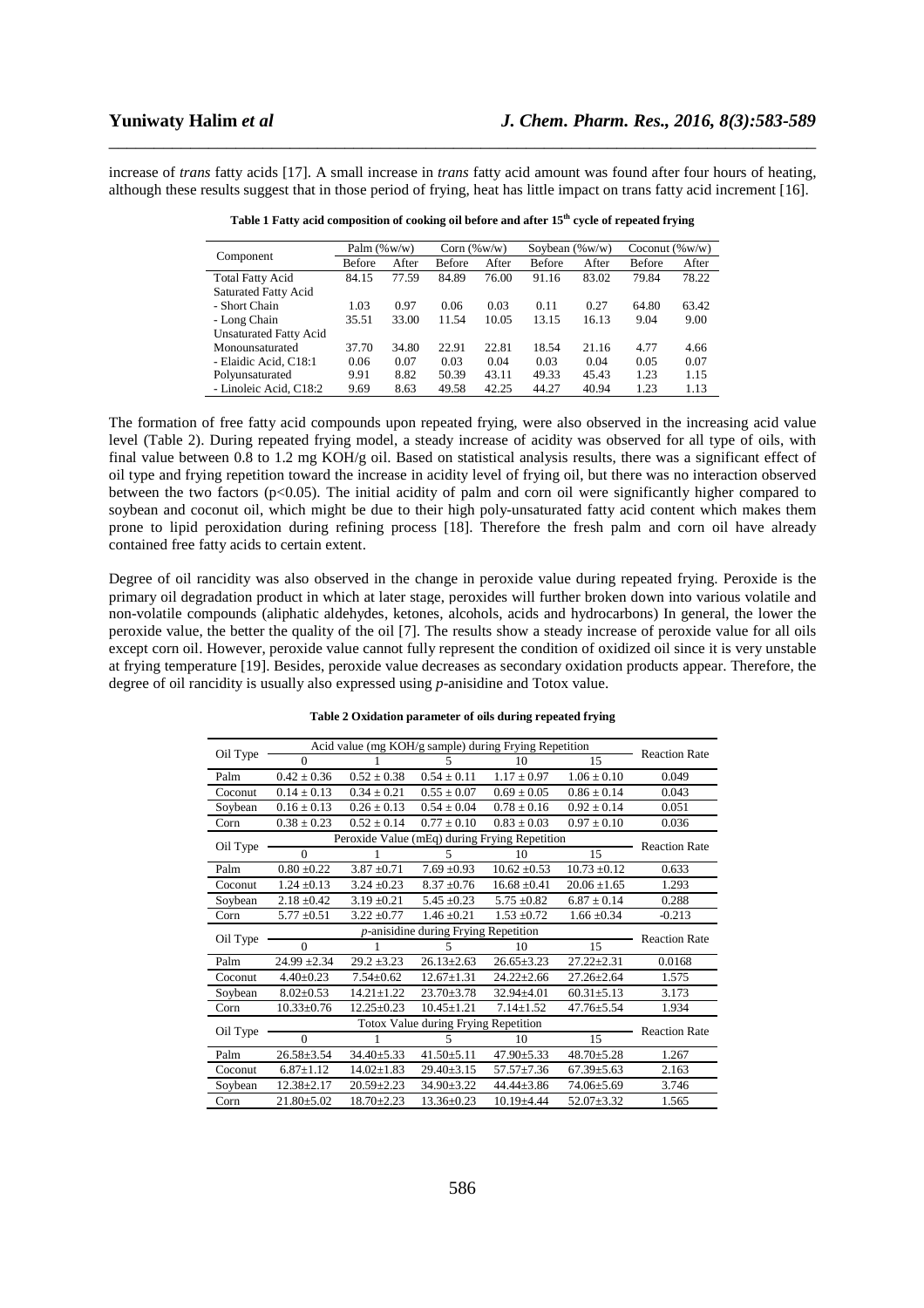The Totox value indicates an oil's overall oxidation state, because Totox value is calculated using both peroxide value and *p-*anisidine value. The lower the Totox Value, the better the quality of frying oil [10]. *p*-anisidine value measures the formation of secondary oxidative products, thus the addition of both peroxide and *p*-anisidine values in Totox Value will give more accurate description related to the oxidative conditions of the cooking oil after repeated frying.

\_\_\_\_\_\_\_\_\_\_\_\_\_\_\_\_\_\_\_\_\_\_\_\_\_\_\_\_\_\_\_\_\_\_\_\_\_\_\_\_\_\_\_\_\_\_\_\_\_\_\_\_\_\_\_\_\_\_\_\_\_\_\_\_\_\_\_\_\_\_\_\_\_\_\_\_\_\_

The increase in oxidation rate can also be observed in the change of OD specific absorptivity at 232 and 270 nm, which measures the contents of conjugated dienes (CDs) and conjugated trienes (CTs). After peroxides are formed, the non-conjugated double bonds present in unsaturated fatty acid will undergo rearrangement generating conjugated dienes (CD), which absorb at 232 nm. When polyunsaturated fatty acids containing three or more double bonds (e.g. linolenic acid) undergo oxidation, the conjugation will result in the formation of conjugated trienes (CT) which absorb at 268 nm [9]. Therefore the presence of peaks at both 232 nm and 268 nm will indicate that the oxidation reactions have advanced into the next stage. From Figure 1 and Figure 2, it can be observed that all samples exhibited a steady increase of absorbance in 232 nm and 268 nm, indicating an increase in the formation of both conjugated diene and triene during repeated frying. Corn and soybean oil showed a high absorptivity in the 268 nm region, showing a high formation of conjugated triene due to their high linoleic content. On the other hand, coconut oil, which has a fairly low polyunsaturated fatty acid, exhibited a very low formation of conjugated triene.



**Figure 2 Correlation between frying repetition and conjugated triene content** 

Color change in frying oils after repeated frying was also observed. It is because color has been used as a subjective or objective parameter to determine the quality of used oil. When oils are repeatedly used for frying, they will change from a light yellow to a brown color. Color change could indicate that oxidation, polymerization or other chemical reaction have occurred as a result of frying [16]. In this research, yellowness index (YI) of palm oil steadily increased during repeated frying, meanwhile for other oils; statistically there was no significant increase of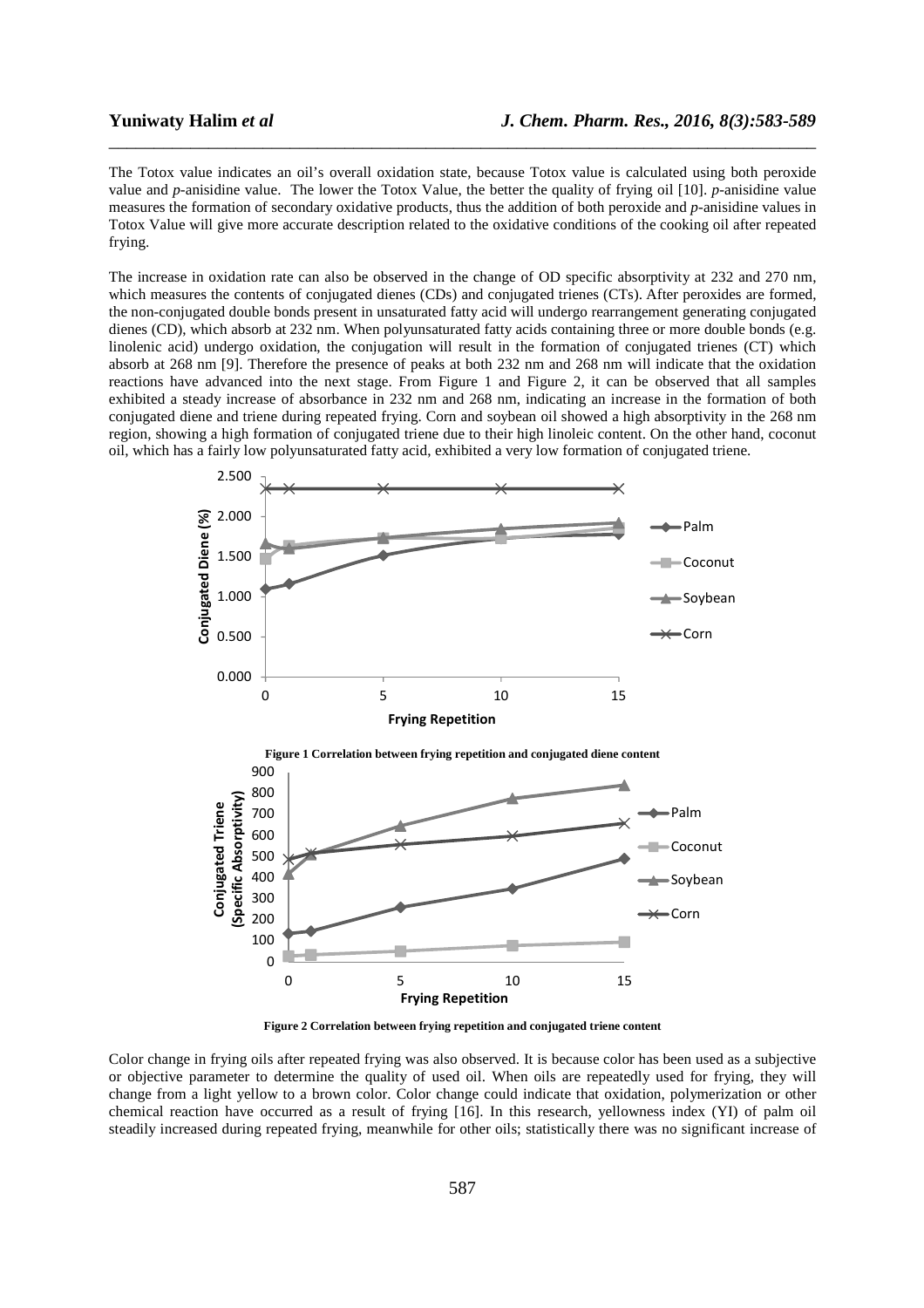YI (Figure 3). All samples from series of repeated frying had <sup>o</sup>Hue value in the range from 63.07 - 88.49 (all categorized as yellow color). Previous study stated that the color of used frying oils remained constant after  $30<sup>th</sup>$ frying and then increased suddenly [16].

\_\_\_\_\_\_\_\_\_\_\_\_\_\_\_\_\_\_\_\_\_\_\_\_\_\_\_\_\_\_\_\_\_\_\_\_\_\_\_\_\_\_\_\_\_\_\_\_\_\_\_\_\_\_\_\_\_\_\_\_\_\_\_\_\_\_\_\_\_\_\_\_\_\_\_\_\_\_



**Figure 3 Change in yellowness index between frying repetition**

## **CONCLUSION**

Repeated frying until 15 batches caused changes in fatty acid composition. Poly-unsaturated fatty acid (PUFA) (e.g. linoleic and linolenic) drastically decrease, meanwhile there is only a slight increase in *trans* fatty acid content. Oil composed mainly with unsaturated fatty acid (soybean and corn oil), have higher deterioration rate compared to palm oil (which is composed from a balance mixture of saturated and monounsaturated fatty acids) and coconut oil (which is mainly composed of short chain saturated fatty acid). The deteriorations are also exhibited in the gradual increase of the FFA, Totox values and the formation of secondary oxidation products (conjugated diene and triene). Color change in palm oil, expressed in Yellowness Index, steadily increased during repeated frying. However, the color change did not occur in other cooking oils.

### **Acknowledgement**

The authors wish to thank Universitas Pelita Harapan Foundation for its assistance in research funding.

### **REFERENCES**

[1] E Chloe; D Min, *Journal of Food Science,* **2007**,72(5), 77-86.

[2] TNK Wai,*International Journal Medical University*,**2007**, 55-60.

[3] K Warner. Food Lipids, Marcel Dekker, Inc, New York, **2002**, 205-221.

[4] JL Sebedio; A Grandgirard. *Progress in Lipid Research,* **1989**, 28, 303-336.

[5] S López-Varela; FJ Sánchez-Muniz; C Cuesta,*Food Chemistry and Toxicology,* **1995**, 33(3), 181-189.

[6] SP Kochhar. Frying: Improving Quality, Woodhead Publishing Limited, Cambridge, **2001**, 87-114.

[7] HD Belitz; W Grosch; P Schieberle. Food Chemistry,  $4<sup>th</sup>$  Edition, Springer, New York, 2009.

[8] A Azman; M Sahrul; S Chan; A Noorhazliza; M Khairunnisak; MF Nur Azlina, *The Medical Journal of Malaysia,* **2012**, 67(1), 91-101.

[9] C Wei An; CP Chih Wei; WC Cheng; CK Hsu, *Journal of Food and Drug Analysis,* **2013**, 21(1), 58-65.

[10]E Kalogiani; T Karapantsios; R Miller,*Journal of Food Engineering,* **2011**, 169-179.

[11]IUPAC. Standard methods for the analysis of oil, fats and derivatives, Pergamon Press Ltd, Oxford, **1979**.

[12]WT Wai; B Saad; BP Lim,*Food Chemistry*, **2009**, 113(1), 285-290.

[13] F Balestra; C Emiliano; P Giangaetano; R Santina,*Lebensmittel-Wissenschaft + Technologie*, **2011**, 44 (3), 700- 705.

[14]FJ Francis; FM Clydesdale. Food Colorimetry: Theory and Applications, Avi Publishing Company, Westport, **1975**.

[15] W Sunisa; S Sunisa; U Worapong; J Saowaluck; W Saowakon, *International Food Research Journal,* **2011**, 18, 615-620.

[16] W Tsuzuki; A Matsuoka; K Ushida,*Food Chemistry*, **2010**, 123, 976-982.